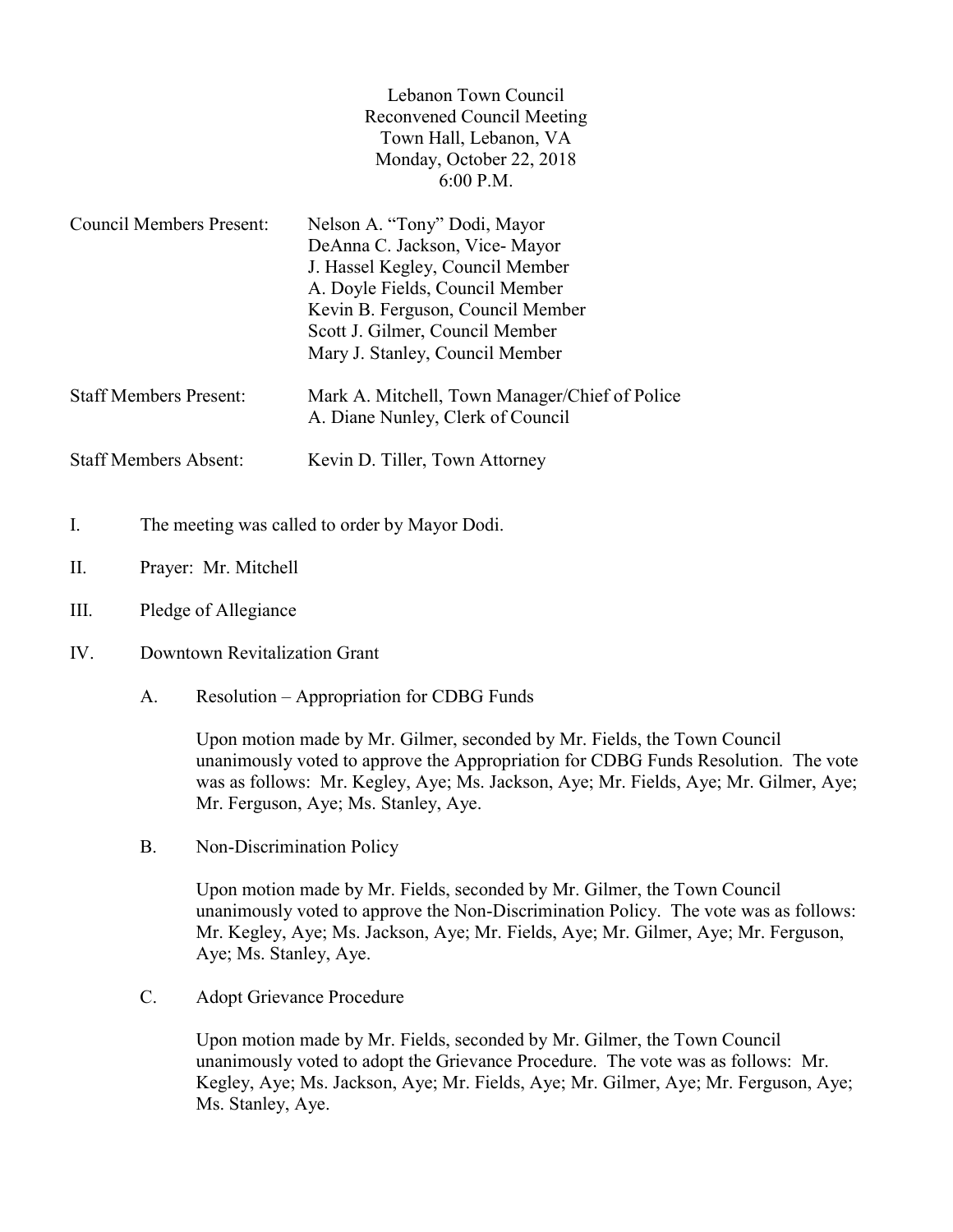D. Adopt Business and Employment Plan

Upon motion made by Mr. Gilmer, seconded by Mr. Kegley, the Town Council unanimously voted to adopt the Business and Employment Plan. The vote was as follows: Mr. Kegley, Aye; Ms. Jackson, Aye; Mr. Fields, Aye; Mr. Gilmer, Aye; Mr. Ferguson, Aye; Ms. Stanley, Aye.

E. Authorize Mayor to sign Residential Anti-Displacement and Relocation Assistance Plan Certification.

Upon motion made by Mr. Kegley, seconded by Ms. Jackson, the Town Council unanimously voted to authorize Mayor Dodi to sign the Residential Anti-Displacement and Relocation Assistance Plan Certification. The vote was as follows: Mr. Kegley, Aye; Ms. Jackson, Aye; Mr. Fields, Aye; Mr. Gilmer, Aye; Mr. Ferguson, Aye; Ms. Stanley, Aye.

F. Authorize Mayor to sign Administrative Agreement

Upon motion made by Ms. Jackson, seconded by Mr. Kegley, the Town Council unanimously voted to authorize Mayor Dodi to sign the Administrative Agreement. The vote was as follows: Mr. Kegley, Aye; Ms. Jackson, Aye; Mr. Fields, Aye; Mr. Gilmer, Aye; Mr. Ferguson, Aye; Ms. Stanley, Aye.

G. Authorize Mayor to Sign Program Management Plan

Upon motion made by Mr. Gilmer, seconded by Mr. Kegley, the Town Council unanimously voted to authorize Mayor Dodi to sign the Program Management Plan. The vote was as follows: Mr. Kegley, Aye; Ms. Jackson, Aye; Ms. Jackson, Aye; Mr. Fields, Aye; Mr. Gilmer, Aye; Mr. Ferguson, Aye; Ms. Stanley, Aye.

## V. Town Manager's Report

## A. Reader Board Sign

 Mr. Mitchell updated the council concerning the purchase of one reader board sign from VDOT auction for the amount of \$3,400.

B. Nuisance Letters

 Mr. Mitchell advised the council he was mailing nuisance letters concerning the McGlothlin property located on the corner of North Church Avenue and Russell Street, the Bush property on West Main Street and Clark property on Hicks Circle.

C. Cumberland Mountain Community – CIT Contract

 Upon motion made by Mr. Fields, seconded by Mr. Kegley, the Town Council unanimously approved for Mayor Dodi to sign the annual CIT contract with Cumberland Mountain Community. The vote was as follows: Mr. Kegley, Aye; Ms. Jackson, Aye; Mr. Fields, Aye; Mr. Gilmer, Aye; Mr. Ferguson, Aye; Ms. Stanley, Aye.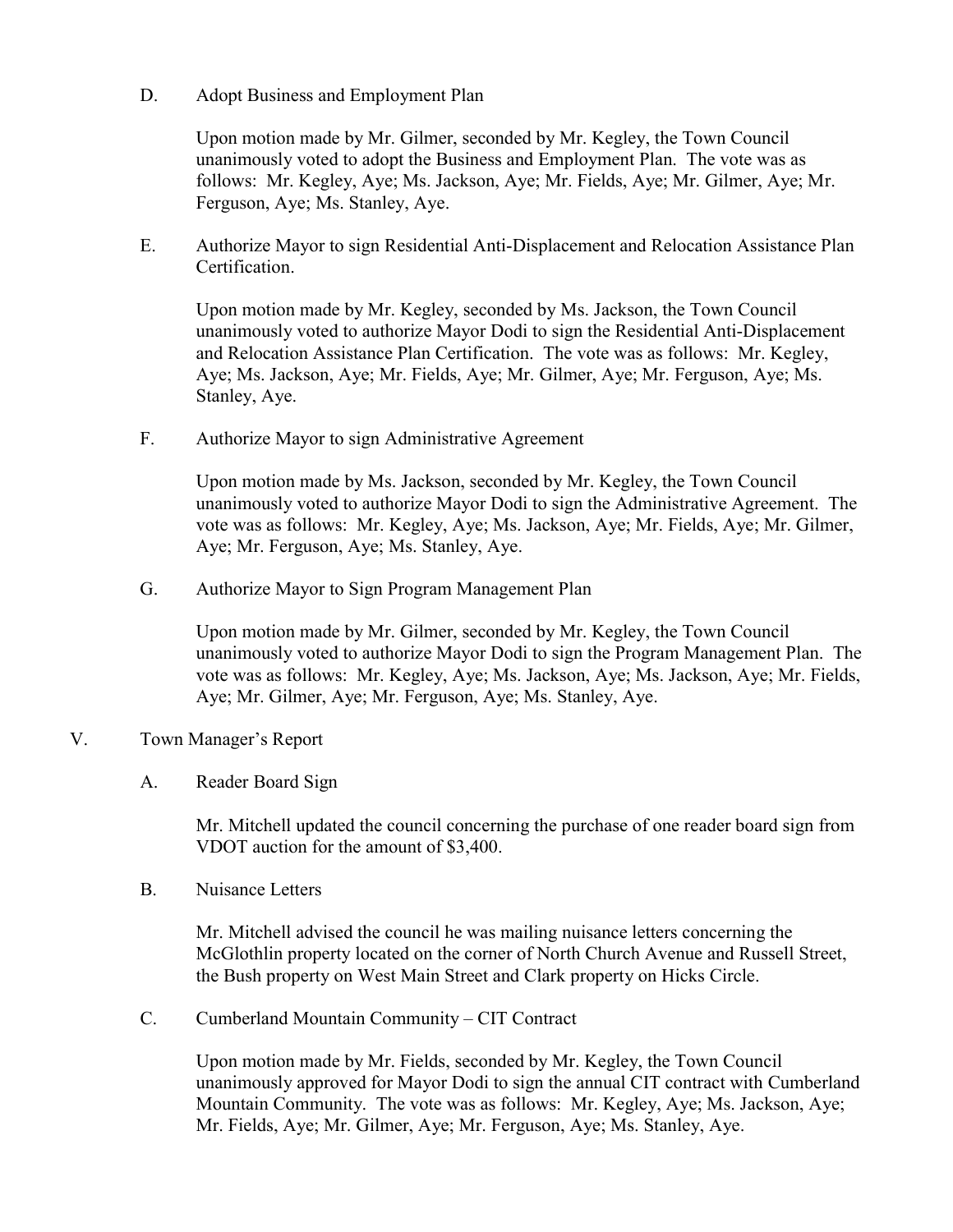## D. LGIP Fund

 Mr. Mitchell advised the council concerning the LGIP fund, for early withdrawal the CD could be subject to early withdrawal penalty. He will present more information at the November council meeting.

E. New Year Eve Party – Band

 Upon motion made by Ms. Jackson, seconded by Mr. Kegley, the Town Council unanimously voted to approve \$200 for Coal Camp Revival to play at the Prevention Coalition New Year Eve party. The vote was as follows: Mr. Kegley, Aye; Ms. Jackson, Aye; Mr. Fields, Aye; Mr. Gilmer, Aye; Mr. Ferguson, Aye; Ms. Stanley, Aye.

## VI. Enter closed session: 6:42 P.M.

- A. Upon motion made by Mr. Gilmer, seconded by Ms. Stanley, the Town Council unanimously voted to go into closed session under Code Section  $2.2\n-3711(A)(1)$  for the purpose of discussing personnel issues. The vote was as follows: Mr. Kegley, Aye; Ms. Jackson, Aye; Mr. Fields, Aye; Mr. Ferguson, Aye; Mr. Gilmer, Aye; Ms. Stanley, Aye.
- B. Upon motion made by Mr. Ferguson, seconded by Mr. Fields, the Town Council unanimously voted to return to regular session. The vote was as follows: Mr. Kegley, Aye; Ms. Jackson, Aye; Mr. Fields, Aye; Mr. Ferguson, Aye; Mr. Gilmer, Aye; Ms. Stanley.
- C. A. Diane Nunley, Clerk of Council, presented the Roll Call Vote:

Virginia Code, 1950, Section 2.2-3712(D)

 Do you certify that to the best of your knowledge, (1) the Town Council in its' closed session; only discussed public business matters lawfully exempted from open meeting requirements under this Chapter and (2) that only such public business matters as were identified in the motion by which the closed meeting was convened were heard, discussed, or considered in the meeting by the Town Council. Any member of the Town Council who believes that there was a departure from the requirements of clauses (1) and (2), shall so state prior to the vote, indicating the substance of the departure that, in their judgment, has taken place.

 The roll call vote was as follows: Mayor Dodi, Aye; Mr. Kegley, Aye; Ms. Jackson, Aye; Mr. Fields, Aye; Mr. Gilmer, Aye; Mr. Ferguson, Aye; Ms. Stanley, Aye; Mr. Mitchell, Aye.

VII. Adjourn closed session: 7:53 P.M